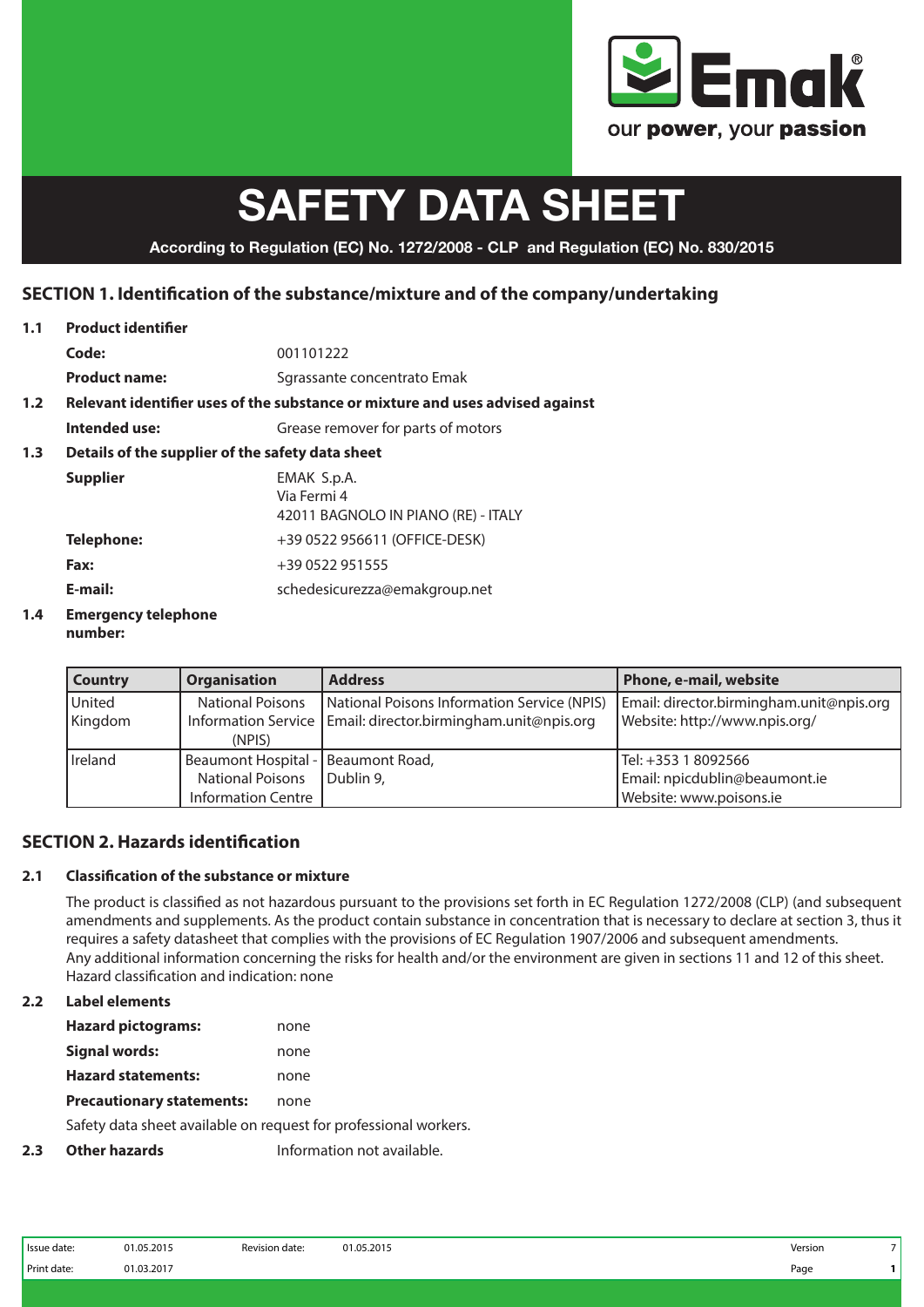

**According to Regulation (EC) No. 1272/2008 - CLP and Regulation (EC) No. 830/2015**

## **SECTION 3. Composition/information on ingredients**

#### **3.2 Mixtures**

## **Contains:**

| <b>Substance</b>                                                                                                                                                | <b>Conc. %.</b> |          | <b>Classification 67/548</b> | <b>Classification 1272/2008 (CLP)</b>                                         |                                                  |
|-----------------------------------------------------------------------------------------------------------------------------------------------------------------|-----------------|----------|------------------------------|-------------------------------------------------------------------------------|--------------------------------------------------|
| DIPROPYLENE GLYCOL MONOMETHYL ETHER<br>CAS No 34590-94-8<br>EINECS No 252-104-2<br>REACH No 01-2119450011-60<br>Substance with EU occupational exposure limit   | $1 \leq C < 5$  |          | Not dangerous                | Not dangerous                                                                 |                                                  |
| 2-BUTOXYETHANO<br>CAS No 111-76-2<br>EINECS No 203-905-0<br>Index No 603-014-00-0<br>REACH No 01-2119475108-36<br>Substance with EU occupational exposure limit | $1 \leq C < 5$  | Xn<br>Xi | R20/21/22<br>R36/38          | Acute Tox, 4<br>Acute Tox, 4<br>Acute Tox, 4<br>Eye Irrit. 2<br>Skin Irrit, 2 | H332<br>H312<br>H <sub>302</sub><br>H319<br>H315 |
| SODIUM C10-C16 ALKYL ETHOXY SULPHATE<br>CAS No: 68585-34-2<br>EINECS No: 500-223-8<br>REACH No 01-2119488639-16                                                 | $1 \leq C < 5$  | Xi       | R36/38                       | Skin Irrit. 2<br>Eye Irrit. 2                                                 | H315<br>H319                                     |
| POTASSIUM PIROPHOSPHATE<br>CAS No 7320-34-5<br>EINECS No 230-785-7<br>REACH No.: 01-2119489369-18                                                               | $1 \leq C < 5$  | Xi       | R36/37/38                    | Eye Irrit. 2<br>STOT SE 3<br>Skin Irrit. 2                                    | H319<br>H335<br>H315                             |

The meaning H phrases is explained at section 16.

## **SECTION 4. First aid measures**

## **4.1 Description of first aid measures**

- **EYES:** Wash with plenty of water for at last 15 min If symptoms occur, get medical attention.
- **SKIN:** Remove contaminated clothing, take a shower.
- **INGESTION:** Drink a large amount of water. In case, consult a doctor. Do not induce vomit without authorization of a doctor.
- **INHALATION:** Ventilate the premises. The patient is to be removed from the contaminated premises and made to rest in a well ventilated area. Should the patient feel unwell, obtain medical attention.

## **4.2 Most important symptoms and effects, both acute and delayed**

No episodes of damage to health ascribable to the product have been reported. For more information, see section 11.

## **4.3 Indication of any immediate medical attention and special treatment needed**

Information not available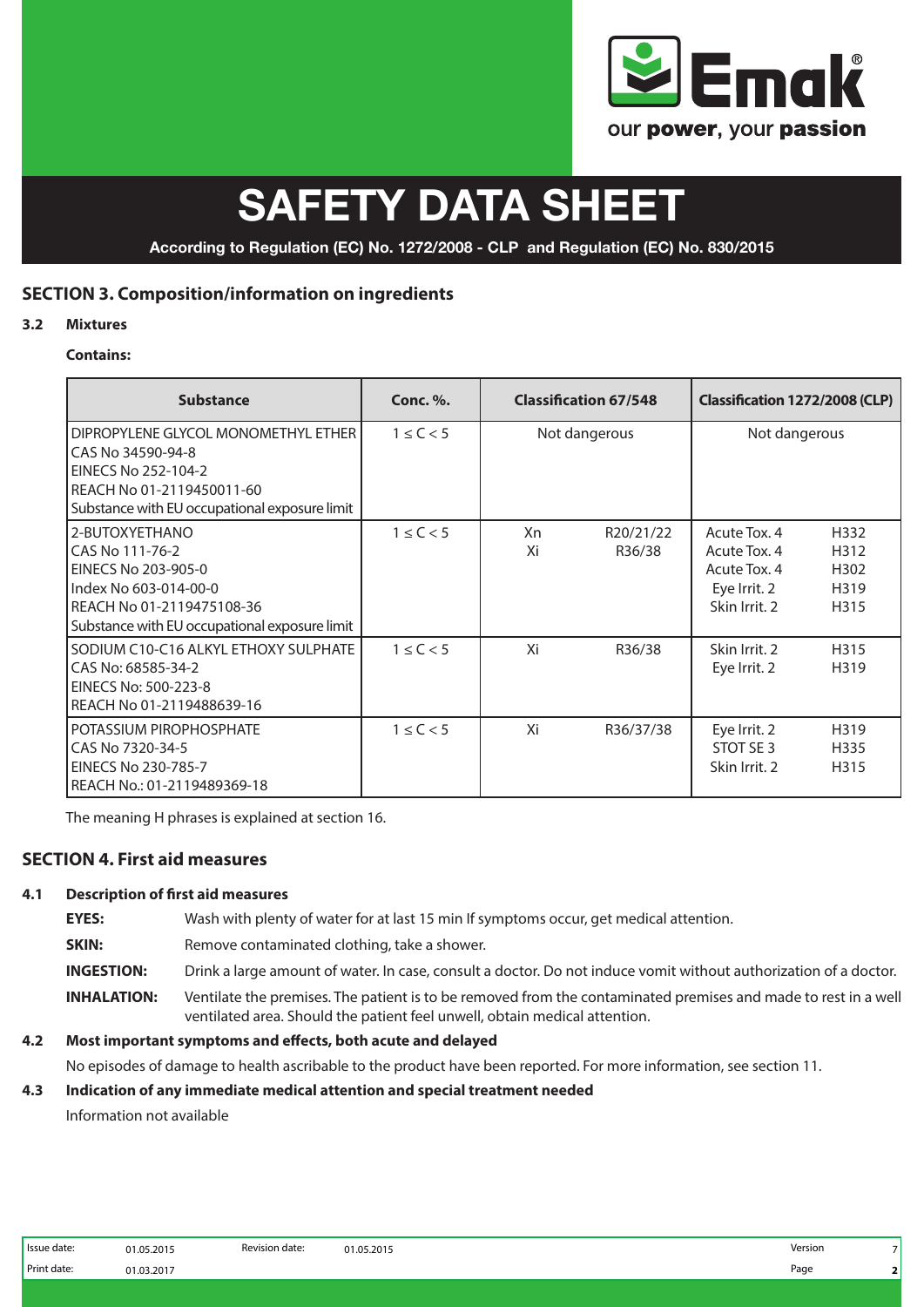

**According to Regulation (EC) No. 1272/2008 - CLP and Regulation (EC) No. 830/2015**

## **SECTION 5. Firefighting measures**

### **5.1 Extinguishing media**

**Suitable extinguishing equipment:** The extinguishing equipment should be of the conventional kind: carbon dioxide, foam, powder and water spray. **Unsuitable extinguishing equipment:** Avoid water jet. Water may be used to cool closed containers to prevent pressure build up and possible auto ignition or explosion when exposed to extreme heat.

## **5.2 Special hazards arising from the substance or mixture**

HAZARDS CAUSED BY EXPOSURE IN THE EVENT OF FIRE Pressure build up can occur with explosion risk. Avoid inhalation of material or combustion by-products.

## **5.3 Advice for firefighters**

### GENERAL INFORMATION

Use jets of water to cool the containers to prevent product decomposition and the development of substances potentially hazardous for health. Always wear full fire prevention gear. Collect extinguishing water to prevent it from draining into the sewer system. Dispose of contaminated water used for extinction and the remains of the fire according to applicable regulations. SPECIAL PROTECTIVE EQUIPMENT FOR FIRE-FIGHTERS

Normal fire fighting clothing i.e. fire kit (BS EN 469), gloves (BS EN 659) and boots (HO specification A29 and A30) in combination with self-contained open circuit positive pressure compressed air breathing apparatus (BS EN 137).

## **SECTION 6. Accidental release measures**

## **6.1 Personal precautions, protective equipment and emergency procedures**

Stop the flow of material, if this is without risk

## **6.1.1 Personal precautions:**

Keep away and wait until emergency personnel bring back to safe the area

## **6.1.2 For emergency responders:**

Wear appropriate protective equipment and clothing

## **6.2 Environmental precautions**

The product must not penetrate into the sewer system or come into contact with surface water or ground water.

## **6.3 Methods and material for containment and cleaning up**

Collect as much material as possible and eliminate the rest using jets of water. Contaminated material should be disposed of in compliance with the provisions set forth in point 13.

## **6.4 Reference to other sections**

Any information on personal protection and disposal is given in sections 8 and 13.

## **SECTION 7. Handling and storage**

## **7.1 Precautions for safe handling**

Before handling the product, consult all the other sections of this material safety data sheet. Avoid leakage of the product into the environment. Do not eat, drink or smoke during use.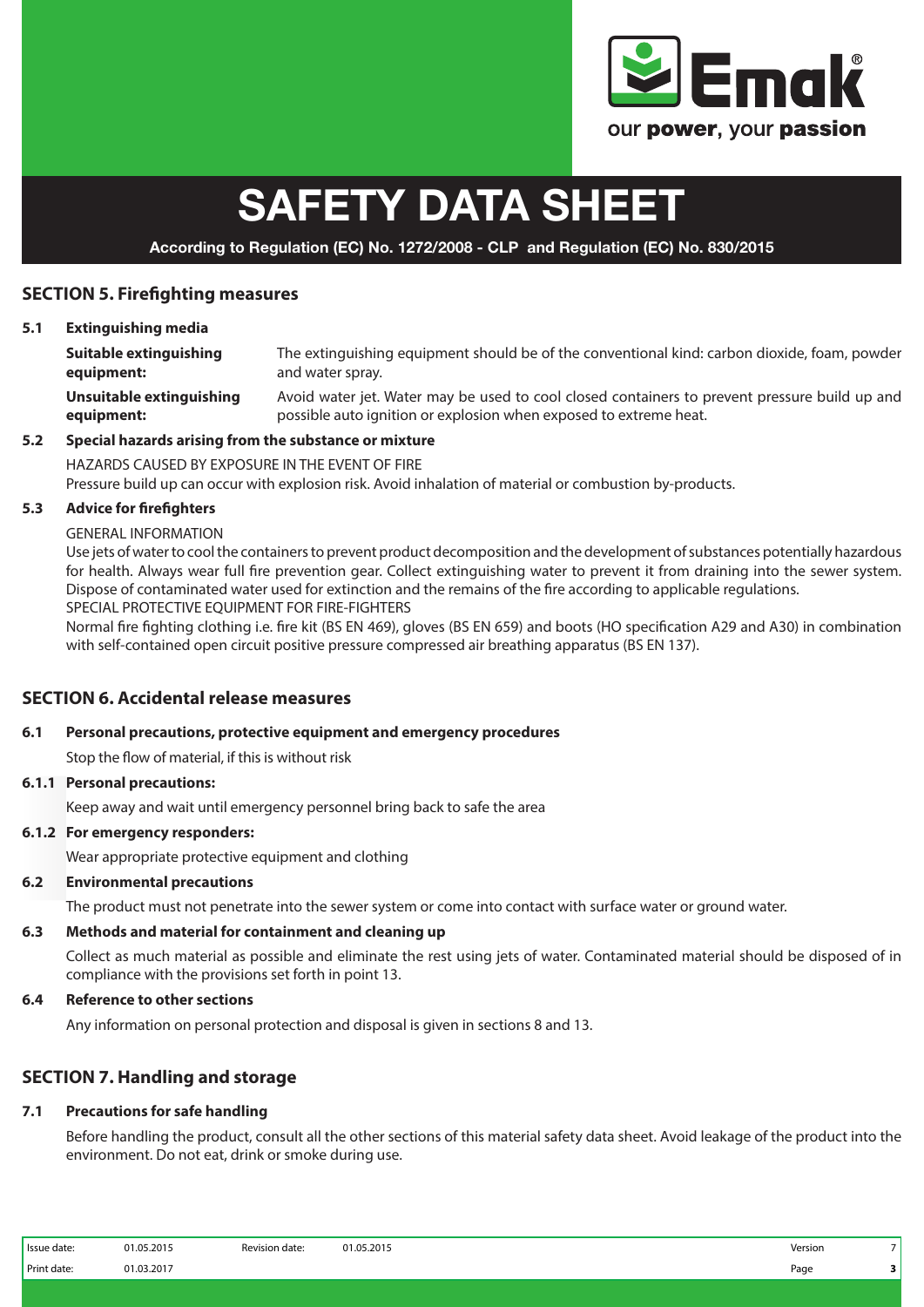

**According to Regulation (EC) No. 1272/2008 - CLP and Regulation (EC) No. 830/2015**

## **7.2 Conditions for safe storage, including any incompatibilities**

Keep the product in clearly labelled containers. Keep containers away from any incompatible materials, see section 10 for details.

## **7.3 Specific end use(s)**

Information not available

## **SECTION 8. Exposure controls/personal protection**

## **8.1 Control parameters**

| <b>Substance</b>                   |                  |              | TWA/8h            |     | STEL/15min        |     |      |
|------------------------------------|------------------|--------------|-------------------|-----|-------------------|-----|------|
|                                    | <b>Type</b>      | <b>State</b> | mg/m <sup>3</sup> | ppm | mg/m <sup>3</sup> | ppm |      |
| l 2-BUTOXYETHANOL                  | <b>TLV-TWA</b>   |              | 121               | 25  |                   |     | Skin |
|                                    | <b>TLV-ACGIH</b> |              | 97                |     |                   |     | Skin |
|                                    | OEL              | EU           | 98                |     |                   |     | Skin |
| I DIPROPYLEN GLYCOL MONOMETHYLETER | <b>TLV-ACGIH</b> |              | 606               | 100 | 909               | 150 | Skin |

### **8.2 Exposure controls**

Observance of safety measures used in handling chemical substances HAND PROTECTION Not needed for normal use

SKIN PROTECTION Not needed for normal use EYE PROTECTION Suggested to wear chemical goggles or face shield RESPIRATORY PROTECTION Not needed for normal use

## **SECTION 9. Physical and chemical properties**

# **9.1 Information on basic physical and chemical properties**

| Aspect:                    | yellow liquid    |
|----------------------------|------------------|
| Odour:                     | lemon            |
| pH:                        | 8.9              |
| Melting point:             | $<$ 0°C          |
| Boiling point:             | $>100^{\circ}$ C |
| Flash point:               | not flammable    |
| Auto ignition temperature: | none             |
| Explosive properties:      | none             |
| Oxidizing properties:      | none             |
| Vapour pressure:           | n.d.             |
| Relative density:          | 1.075 approx     |
| Solubility in water:       | total            |
| Vapour density:            | n.d.             |
|                            |                  |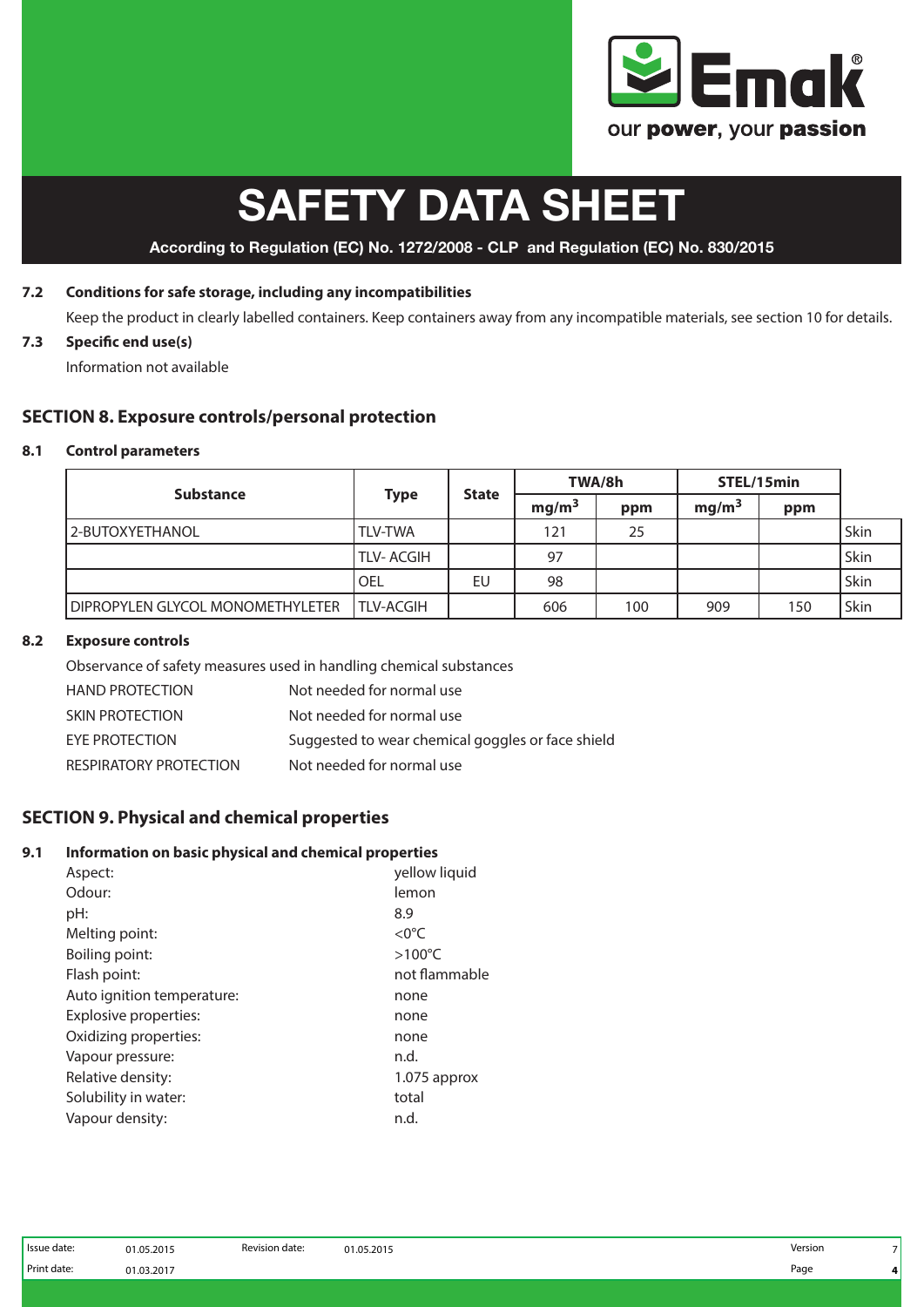

**According to Regulation (EC) No. 1272/2008 - CLP and Regulation (EC) No. 830/2015**

## **SECTION 10. Stability and reactivity**

| 10.1 Reactivity:                             | There are no particular risks of reaction with other substances in normal conditions of use.                                                                                     |
|----------------------------------------------|----------------------------------------------------------------------------------------------------------------------------------------------------------------------------------|
| 10.2 Chemical stability:                     | The product is stable in normal conditions of use and storage.                                                                                                                   |
| 10.3 Possibility of<br>hazardous reactions:  | No hazardous reactions are foreseeable in normal conditions of use and storage.                                                                                                  |
| 10.4 Conditions to avoid:                    | None in particular. However the usual precautions used for chemical products should be respected.<br>Avoid heating and solar radiation exposure. Do not mix with strong oxidant. |
| 10.5 Incompatible<br>materials:              | Strong oxidant.                                                                                                                                                                  |
| 10.6 Hazardous<br>decomposition<br>products: | Does not occur in normal condition.                                                                                                                                              |

## **SECTION 11. Toxicological information**

According to currently available data, this product has not yet produced health damages. Anyway, it must be handled according to good industrial practices.

## **11.1 Information on toxicological effects**

- a) Acute toxicity: the product is not toxic
- b) Irritation: the product does not produce irritation to skin and eyes.
- c) Corrosivity: the product is not corrosive
- d) Sensitisation: the product is not a sensitizer
- e) Toxicity dose repeated: data not available
- f) Carcinogenicity: the product is not carcinogen
- g) Mutagenicity: the product is not mutagen
- h) Reproductive toxicity: negative

## **SECTION 12. Ecological information**

Use this product according to good working practices. Avoid littering. Inform the competent authorities, should the product reach waterways or sewers or contaminate soil or vegetation.

### **12.1 Toxicity**

- The product is not dangerous for the environment
- **12.2 Persistence and degradability** Information not available.
- **12.3 Bioaccumulative potential** Information not available.

## **12.4 Mobility in soil**

Information not available.

## **12.5 Results of PBT and vPvB assessment**

On the basis of available data, the product does not contain any PBT or vPvB in percentage greater than 0,1%.

### **12.6 Other adverse effects**

Information not available.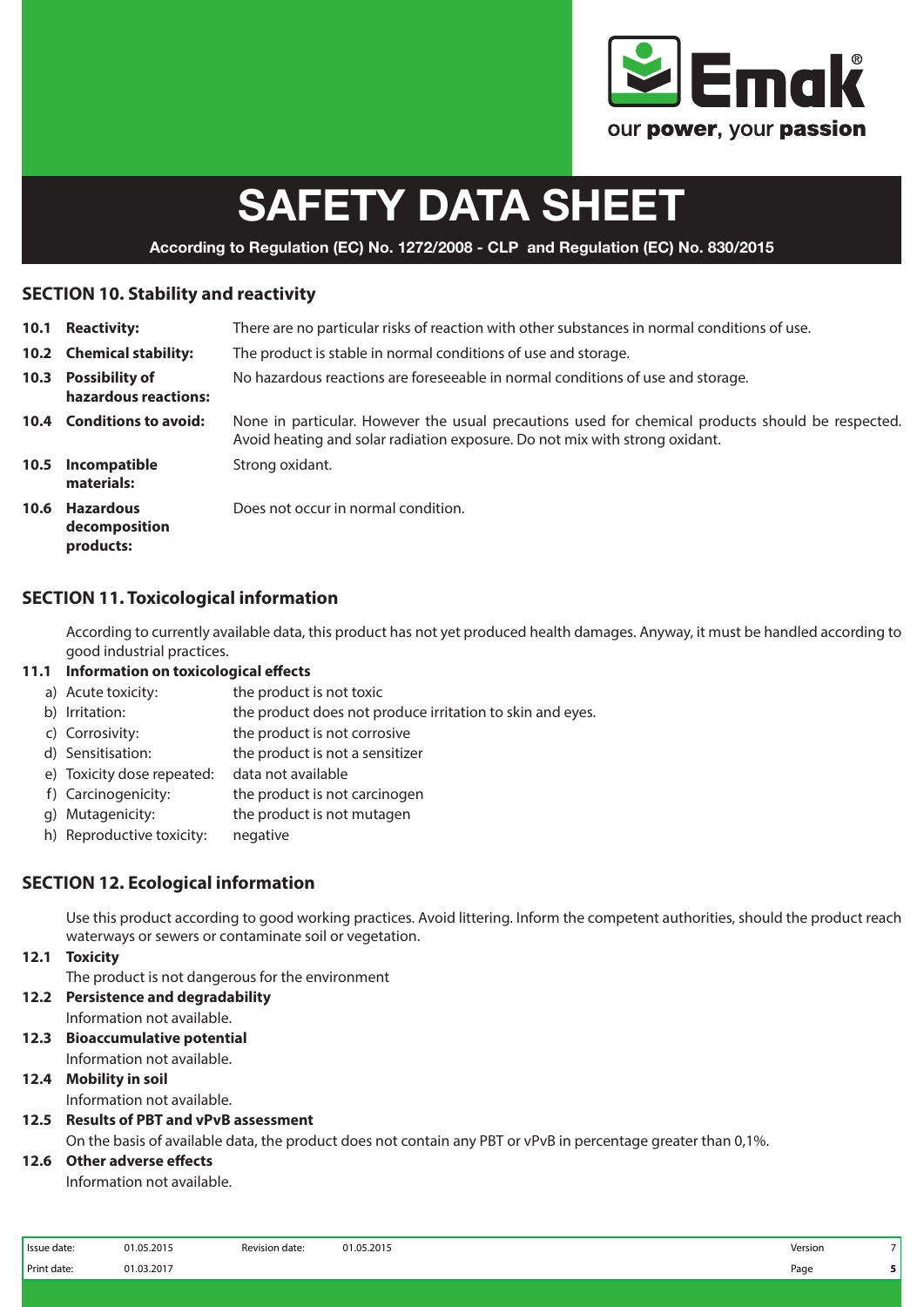

**According to Regulation (EC) No. 1272/2008 - CLP and Regulation (EC) No. 830/2015**

## **SECTION 13. Disposal considerations**

### **13.1 Waste treatment methods**

Reuse, when possible. Neat product residues should be considered special non-hazardous waste. Disposal must be performed through an authorised waste management firm, in compliance with national and local regulations. Avoid littering. Do not contaminate soil, sewers and waterways. CONTAMINATED PACKAGING Contaminated packaging must be recovered or disposed of in compliance with national waste management regulations.

## **SECTION 14. Transport information**

The product is not dangerous under current provisions of the Code of International Carriage of Dangerous Goods by Road (ADR) and by Rail (RID), of the International Maritime Dangerous Goods Code (IMDG), and of the International Air Transport Association (IATA) regulations.

## **SECTION 15. Regulatory information**

## **15.1 Safety, health and environmental regulations/legislation specific for the substance or mixture**

Seveso category: None Restrictions relating to the product or contained substances pursuant to Annex XVII to EC Regulation 1907/2006: None Substances in Candidate List (Art. 59 REACH). None. Substances subject to authorisation (Annex XIV REACH). None. Substances subject to exportation reporting pursuant to (EC) Reg. 689/2008: None. Substances subject to the Rotterdam Convention: None. Substances subject to the Stockholm Convention: None. Healthcare controls: not necessary

## **15.2 Chemical safety assessment**

No chemical safety assessment has been processed for the mixture.

## **SECTION 16. Other information**

# **Full text of H-Statements referred to under sections 2 and 3:**

- H302 Harmful if swallowed
- H312 Harmful in contact with skin
- H315 Causes skin irritation
- H319 Causes serious eye irritation
- H332 Harmful if inhaled
- H335 May cause respiratory irritation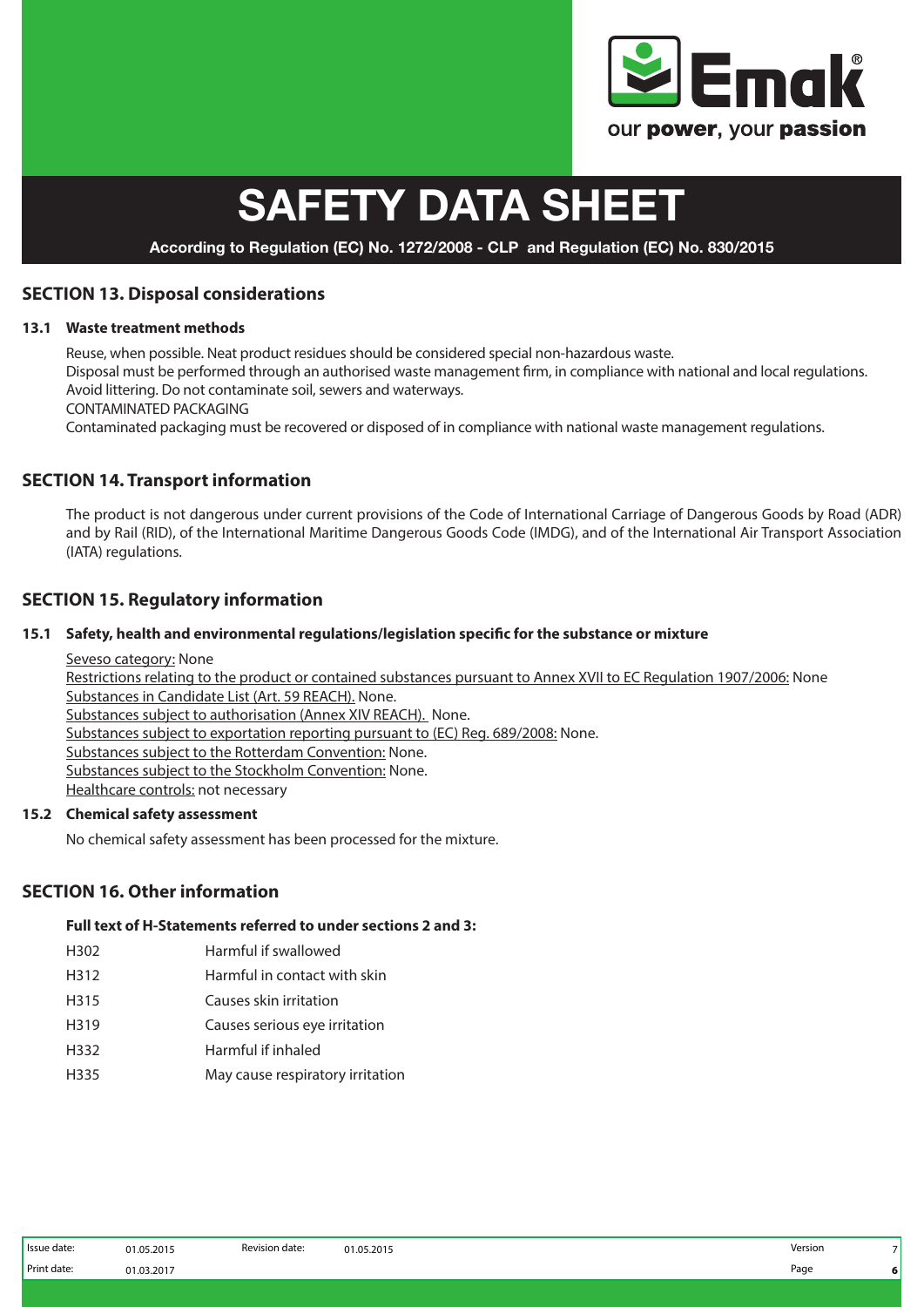

**According to Regulation (EC) No. 1272/2008 - CLP and Regulation (EC) No. 830/2015**

#### **LEGEND:**

- ADR: European Agreement concerning the carriage of Dangerous goods by Road
- CAS NUMBER: Chemical Abstract Service Number
- CE50: Effective concentration (required to induce a 50% effect)
- CE NUMBER: Identifier in ESIS (European archive of existing substances)
- CLP: EC Regulation 1272/2008
- DNEL: Derived No Effect Level
- **EmS: Emergency Schedule**
- GHS: Globally Harmonized System of classification and labelling of chemicals
- IATA DGR: International Air Transport Association Dangerous Goods Regulation
- IC50: Immobilization Concentration 50%
- IMDG: International Maritime Code for dangerous goods
- IMO: International Maritime Organization
- INDEX NUMBER: Identifier in Annex VI of CLP
- • LC50: Lethal Concentration 50%
- LD50: Lethal dose 50%
- OEL: Occupational Exposure Level
- PBT: Persistent bioaccumulative and toxic as Reach Regulation
- PEC: Predicted environmental Concentration
- PEL: Predicted exposure level
- PNEC: Predicted no effect concentration
- REACH: EC Regulation 1907/2006
- $RID:$  Requilation concerning the international transport of dangerous goods by train
- TLV: Threshold Limit Value
- TLV CEILING: Concentration that should not be exceeded during any time of occupational exposure.
- TWA STEL: Short-term exposure limit
- TWA: Time-weighted average exposure limit
- VOC: Volatile organic Compounds
- vPvB: Very Persistent and very Bioaccumulative as for REACH Regulation.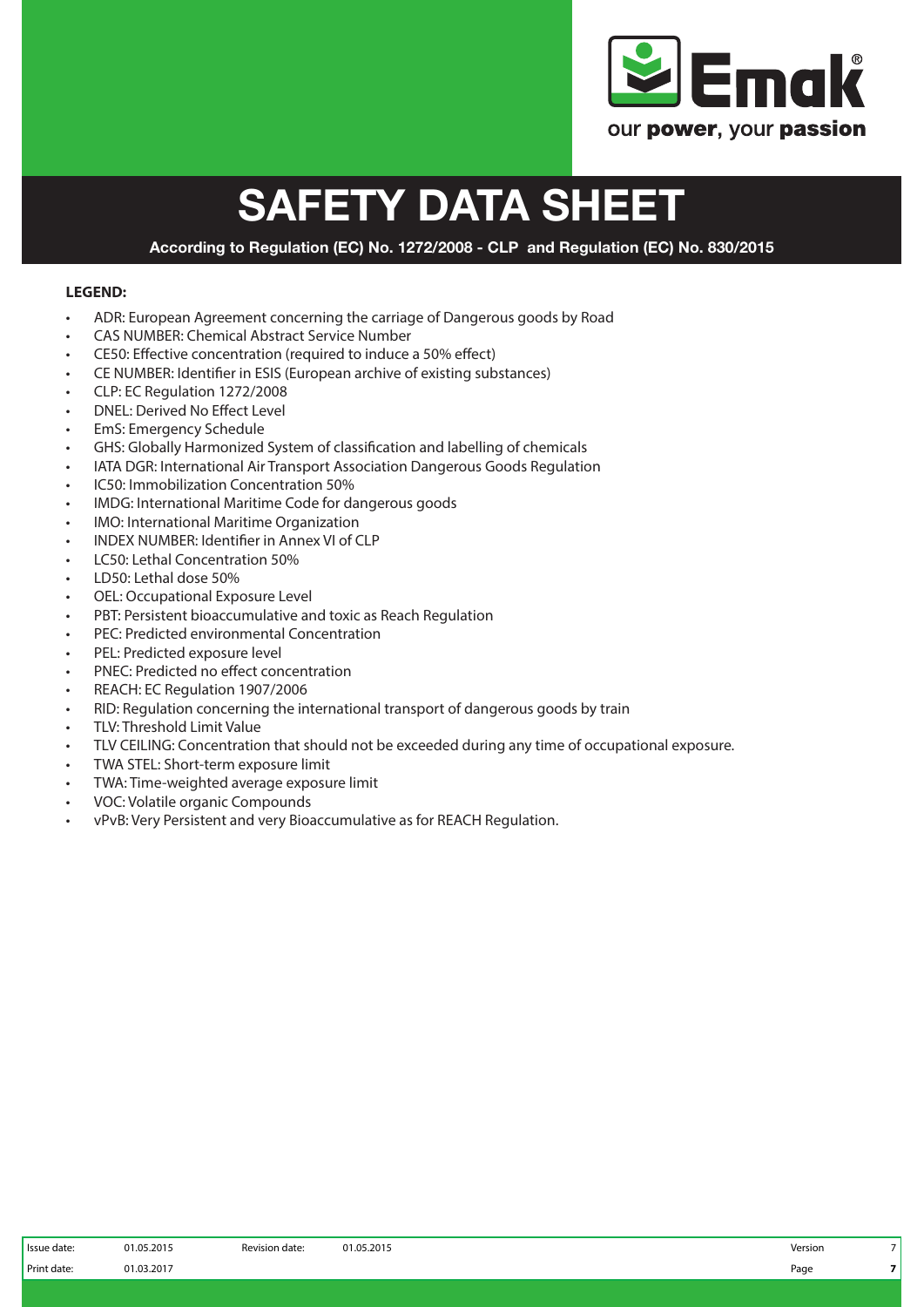

**According to Regulation (EC) No. 1272/2008 - CLP and Regulation (EC) No. 830/2015**

### **GENERAL BIBLIOGRAPHY:**

- 1. Regulation (EC) 1907/2006 (REACH) of the European Parliament
- 2. Regulation (EC) 1272/2008 (CLP) of the European Parliament
- 3. Regulation (EC) 790/2009 (I Atp. CLP) of the European Parliament
- 4. Regulation (EC) 453/2010 of the European Parliament
- 5. Regulation (EC) 286/2011 (II Atp. CLP)
- 6. Regulation (EC) 618/2012 (III Atp. CLP) of the European Parliament
- 7. Regulation (UE) 487/2013 of the European Parliament (IV Atp. CLP)
- 8. Regulation (UE) 944/2013 of the European Parliament (V Atp. CLP)
- 9 . Regulation (UE) 605/2014 of the European Parliament (VI Atp. CLP)
- 10. Regulation (CE) 830/2015
- 11. The Merck Index. 10th Edition
- 12. Handling Chemical Safety
- 13. Niosh Registry of Toxic Effects of Chemical Substances
- 14. INRS Fiche Toxicologique (toxicological sheet)
- 15. Patty Industrial Hygiene and Toxicology
- 16. N.I. Sax Dangerous properties of Industrial Materials-7, 1989 Edition
- 17. ECHA website
- 18. MSDS of single component

### **Note for users:**

The information contained in the present sheet are based on our own knowledge on the date of the last version. Users must verify the suitability and thoroughness of provided information according to each specific use of the product.

This document must not be regarded as a guarantee on any specific product property.

The use of this product is not subject to our direct control; therefore, users must, under their own responsibility, comply with the current health and safety laws and regulations. The producer is relieved from any liability arising from improper uses. Provide appointed staff with adequate training on how to use chemical products.

Modified parts:

01 / 02 / 03 / 04 / 05 / 06 / 07 / 08 / 09 / 10 / 11 / 12 / 13 / 14 / 15 / 16.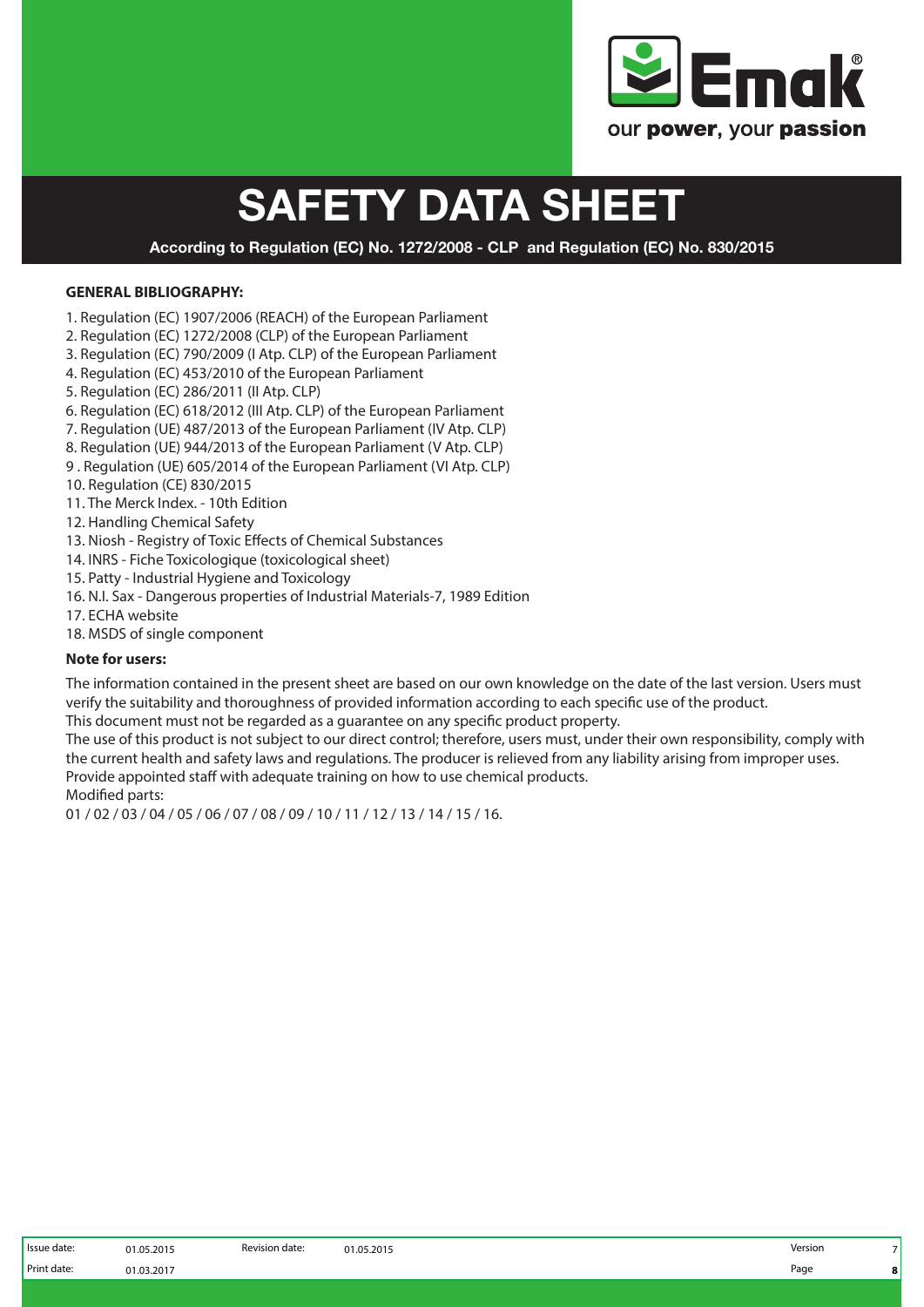

| Issue date: | 01.05.2015 | Revision date: | 01.05.2015 |  | Version |  |
|-------------|------------|----------------|------------|--|---------|--|
| Print date: | 01.03.2017 |                |            |  | Page    |  |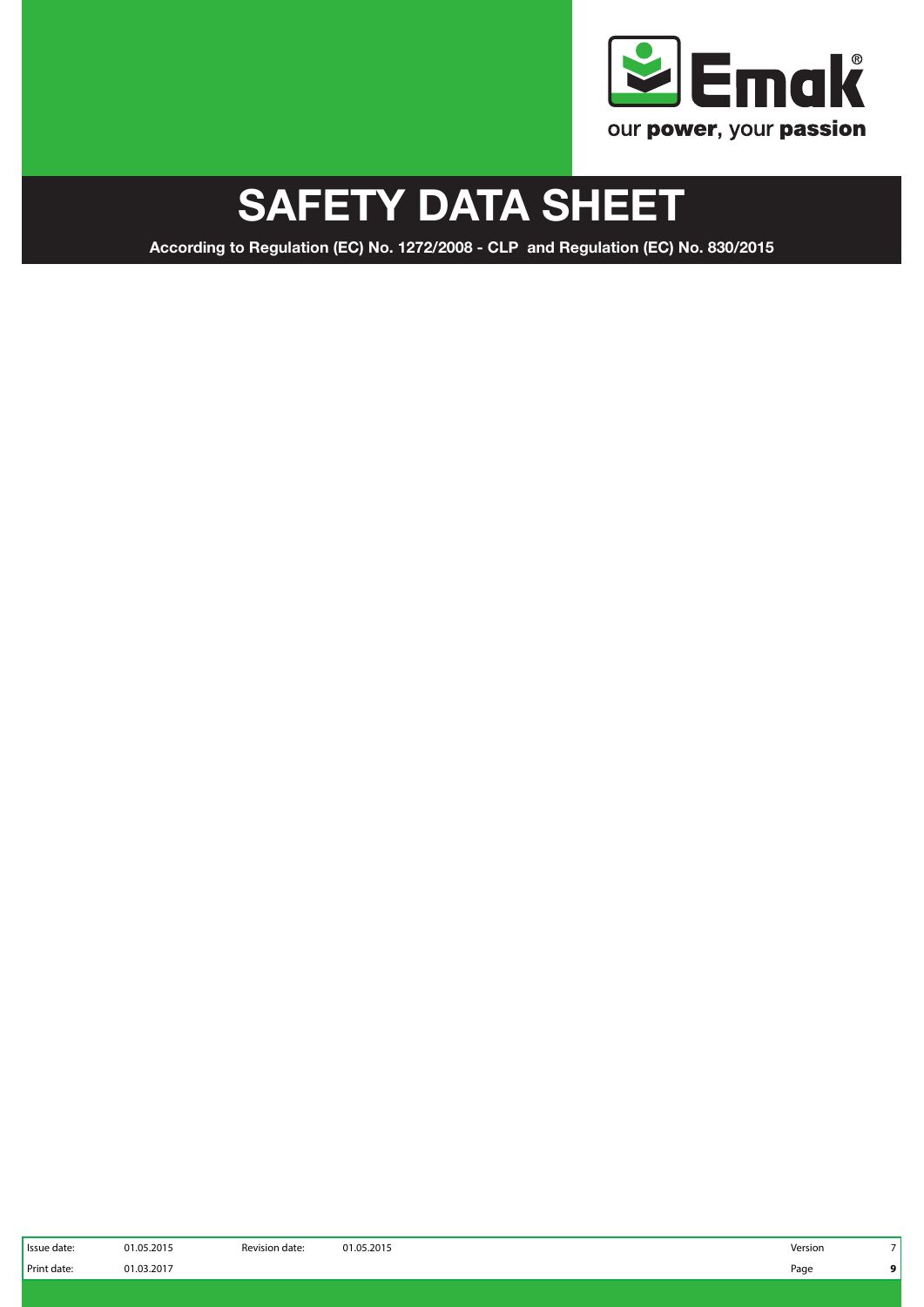

| Issue date:<br>. | 1.05.2015<br>. | Revision date: | 01.05.2015<br>. | Version |         |
|------------------|----------------|----------------|-----------------|---------|---------|
| Print date:      | 1.03.2017      |                |                 | Page    | <br>. . |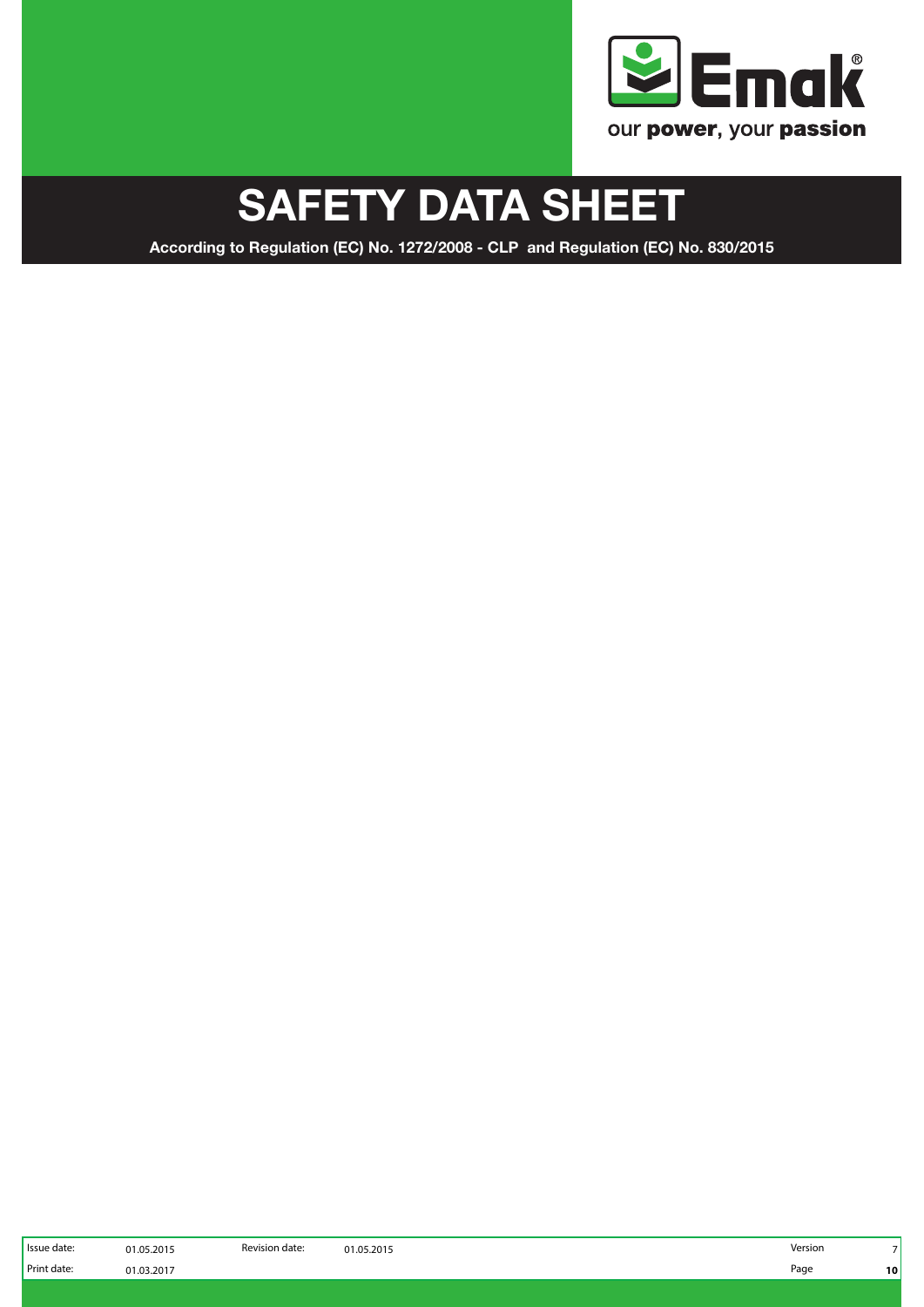

| Issue date: | 01.05.2015 | Revision date: | 01.05.2015 | Version |  |
|-------------|------------|----------------|------------|---------|--|
| Print date: | 01.03.2017 |                |            | Page    |  |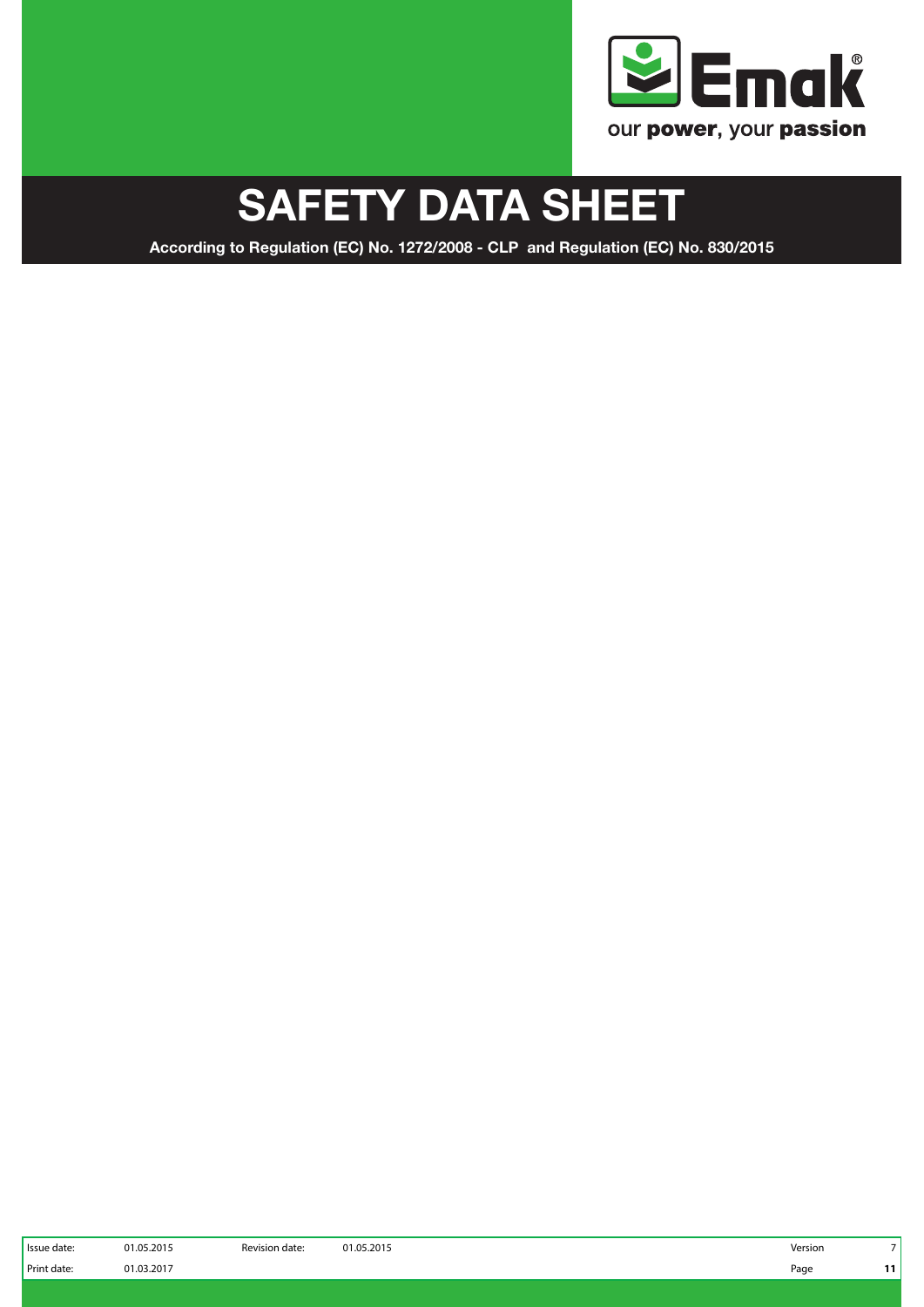

| Issue date: | 01.05.2015 | Revision date: | 01.05.2015<br>. | Version |  |
|-------------|------------|----------------|-----------------|---------|--|
| Print date: | 1.03.2017  |                |                 | Page    |  |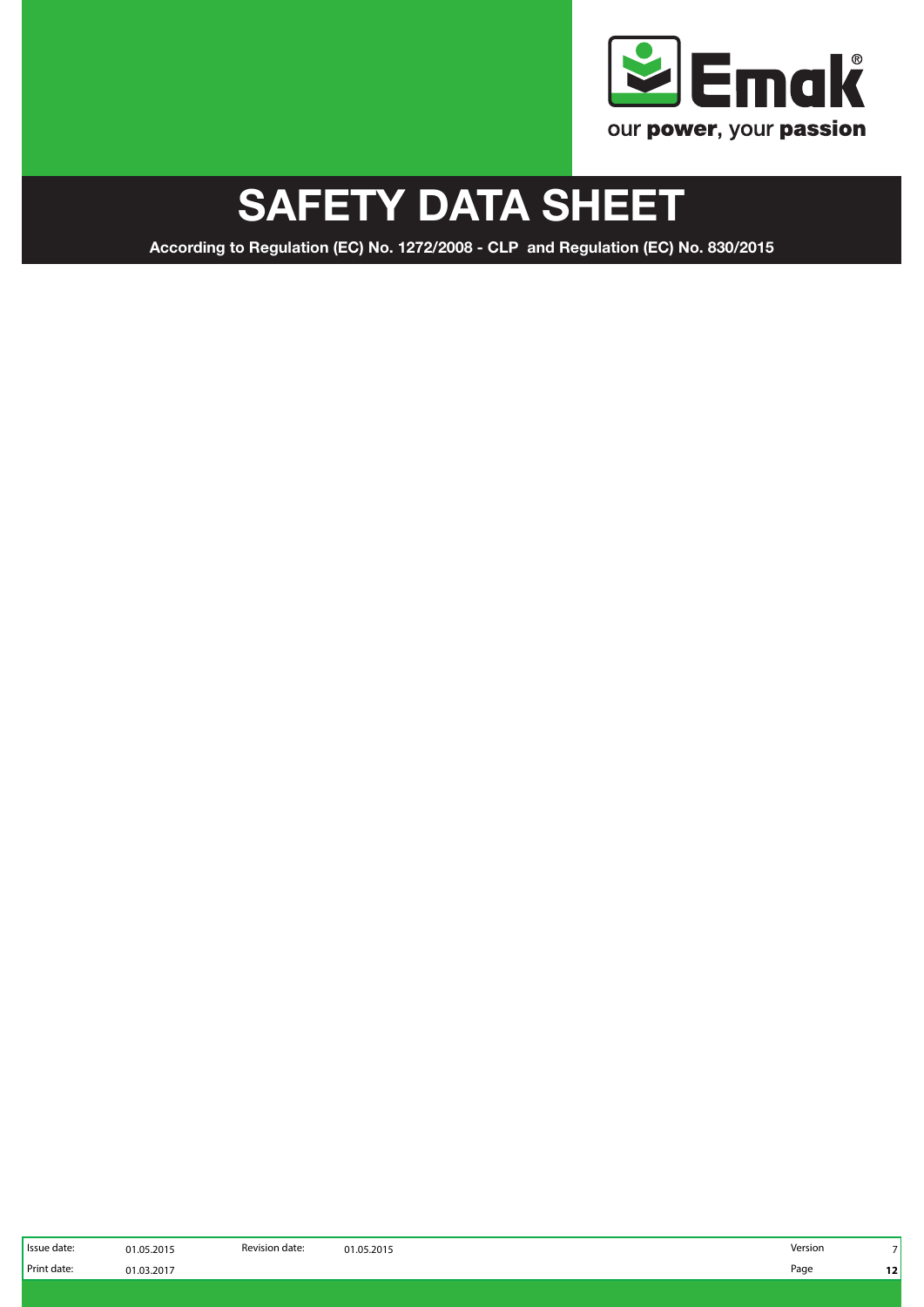

| Issue date: | 01.05.2015 | Revision date: | 01.05.2015 | Version |  |
|-------------|------------|----------------|------------|---------|--|
| Print date: | 01.03.2017 |                |            | Page    |  |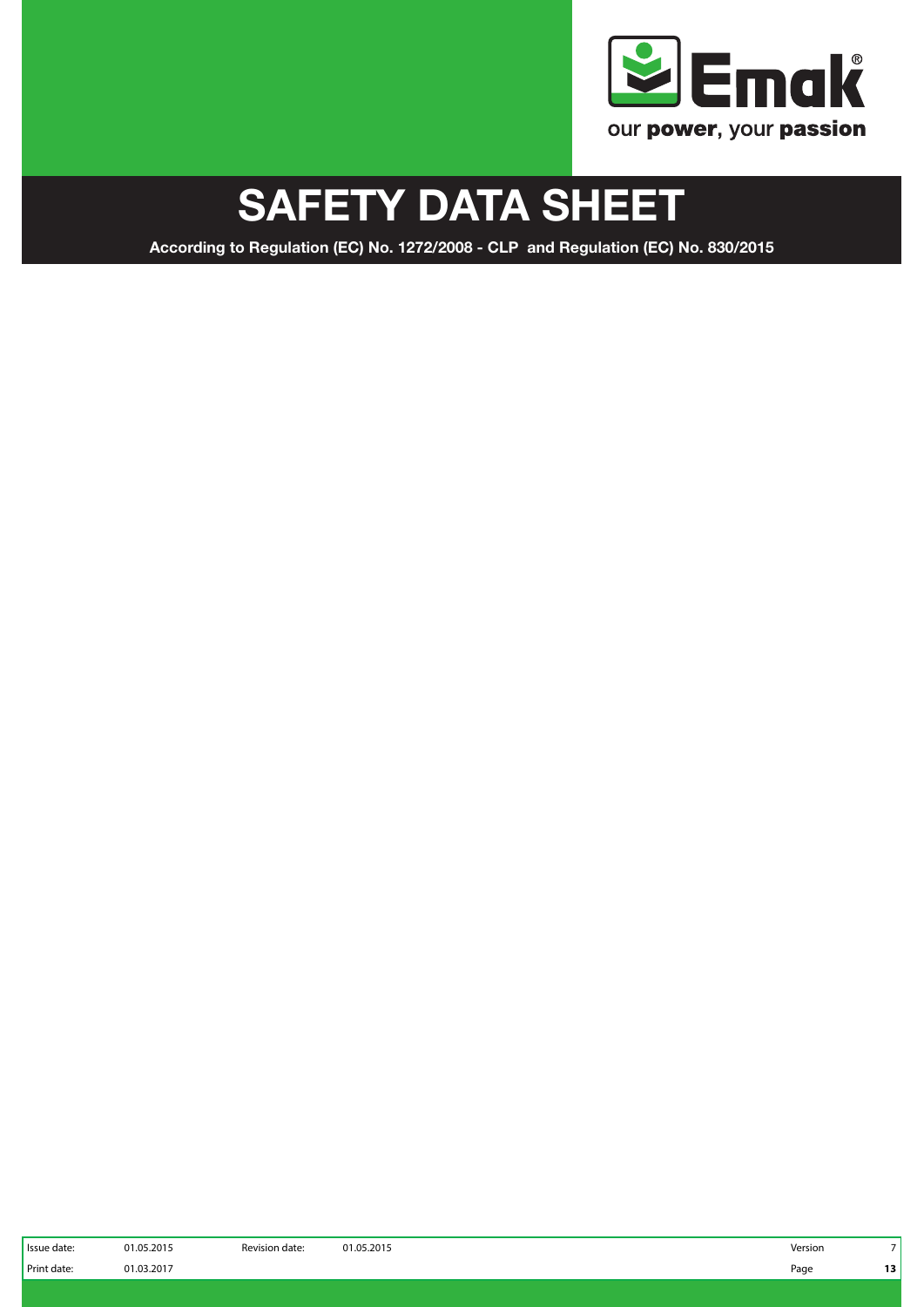

| Issue date:<br>. | .05.201 | Revision date:<br>. | .05.2015 | Version |  |
|------------------|---------|---------------------|----------|---------|--|
| Print<br>: date  | .03.201 |                     |          | Page    |  |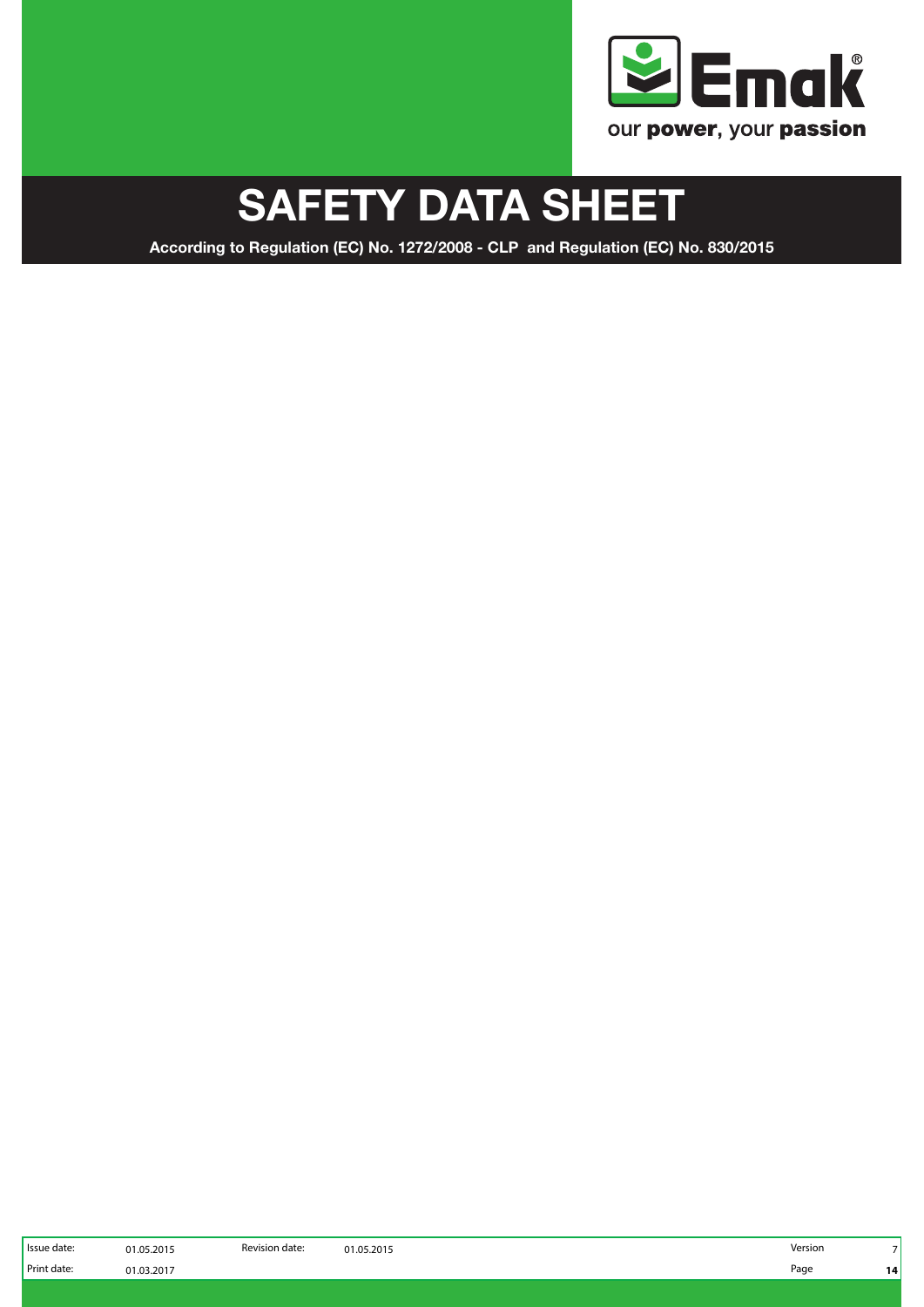

| Issue date: | 01.05.2015 | Revision date: | 01.05.2015 | Version<br>. |     |
|-------------|------------|----------------|------------|--------------|-----|
| Print date: | 01.03.2017 |                |            | Page         | . . |